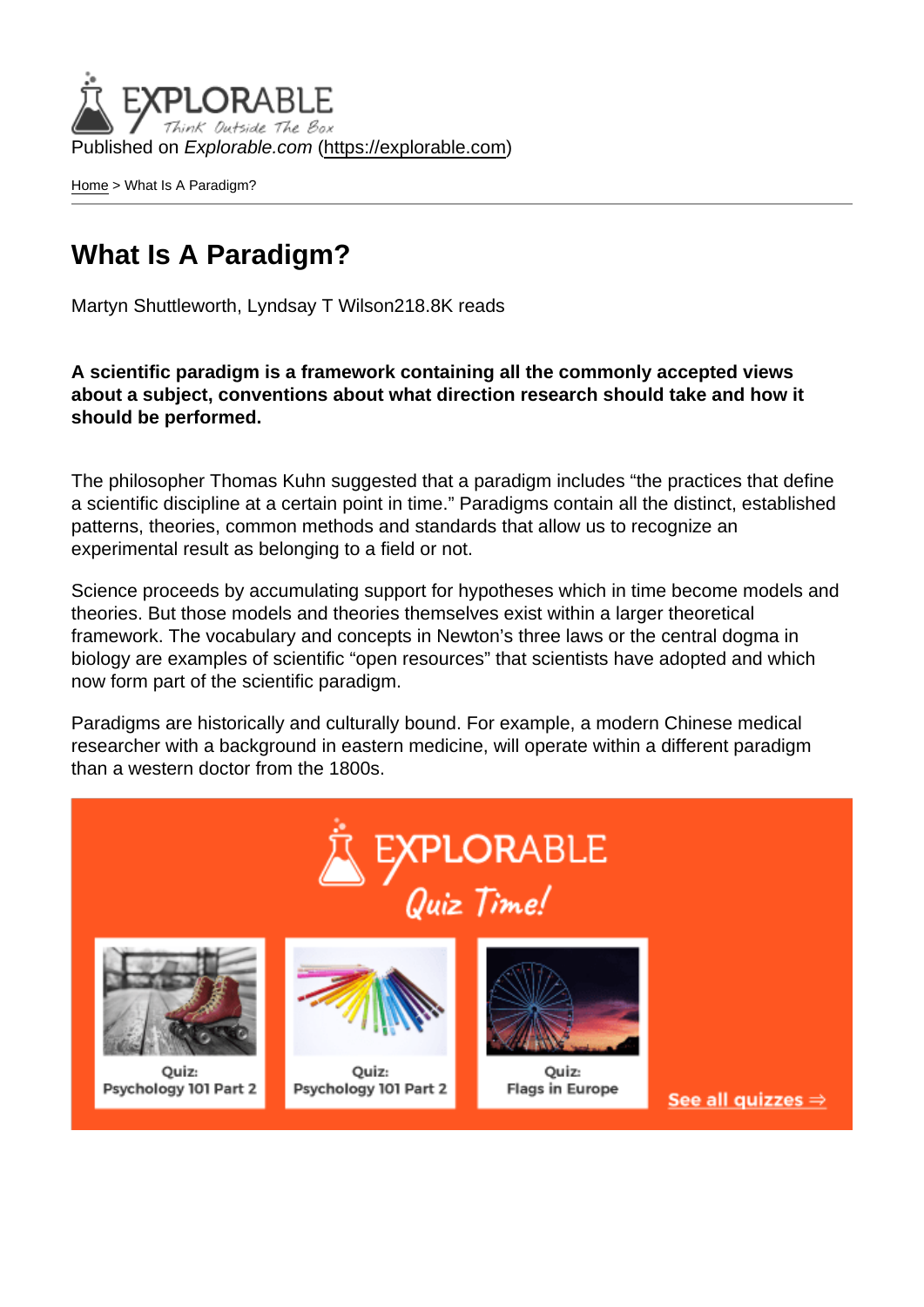## Where Does a Paradigm Come From?

Kuhn was interested in how the overarching theories we have of reality itself influence the models and theories we make about reality within that paradigm.

A paradigm dictates:

- what is observed and measured
- the questions we ask about those observations
- $\bullet$  how the [questions](https://explorable.com/defining-a-research-problem)  $[1]$  are formulated
- $\bullet$  how the results are [interpreted](https://explorable.com/drawing-conclusions)  $[2]$
- how research is carried out
- what equipment is appropriate

Many students who opt to study science do so with the belief that they are undertaking the most rational path to learning about objective reality. But science, much like any other discipline, is subject to ideological idiosyncrasies, preconceptions and hidden assumptions.

In fact, Kuhn strongly suggested that research in a deeply entrenched paradigm invariably ends up reinforcing that paradigm, since anything that contradicts it is ignored or else pressed through the preset methods until it conforms to already established dogma.

The body of pre-existing evidence in a field conditions and shapes the collection and interpretation of all subsequent evidence. The certainty that the current paradigm is reality itself is precisely what makes it so difficult to accept alternatives.

Though Kuhn focused on the sciences, his observations about paradigms apply to other disciplines. Foucault was famous for his dissection of discourse, which can be understood as the language and symbols used to cement a paradigm. Many modern historians are able to talk cogently about paradigms of the past – naturally an easier task once they are no longer in those paradigms!

## What is a Paradigm Shift?

"The successive transition from one paradigm to another via revolution is the usual developmental pattern of mature science" - Kuhn, The Structure of Scientific revolutions

It is very common for scientists to discard certain models or pick up emerging theories. But once in a while, enough anomalies accumulate within a field that the entire paradigm itself is required to change to accommodate them.

Kuhn believed that science had periods of patiently gathering data within a paradigm, mixed in with the occasional revolution as the paradigm matured. A [paradigm shift](https://explorable.com/paradigm-shift)  $[3]$  is not a threat to science, but rather the very manner in which it progresses.

Normal science is the [step-by-step scientific process](https://explorable.com/steps-of-the-scientific-method) [4], which builds patiently upon previous research. Revolutionary science, often '[fringe science](https://explorable.com/fringe-science) [5]' questions the paradigm itself. Kuhn